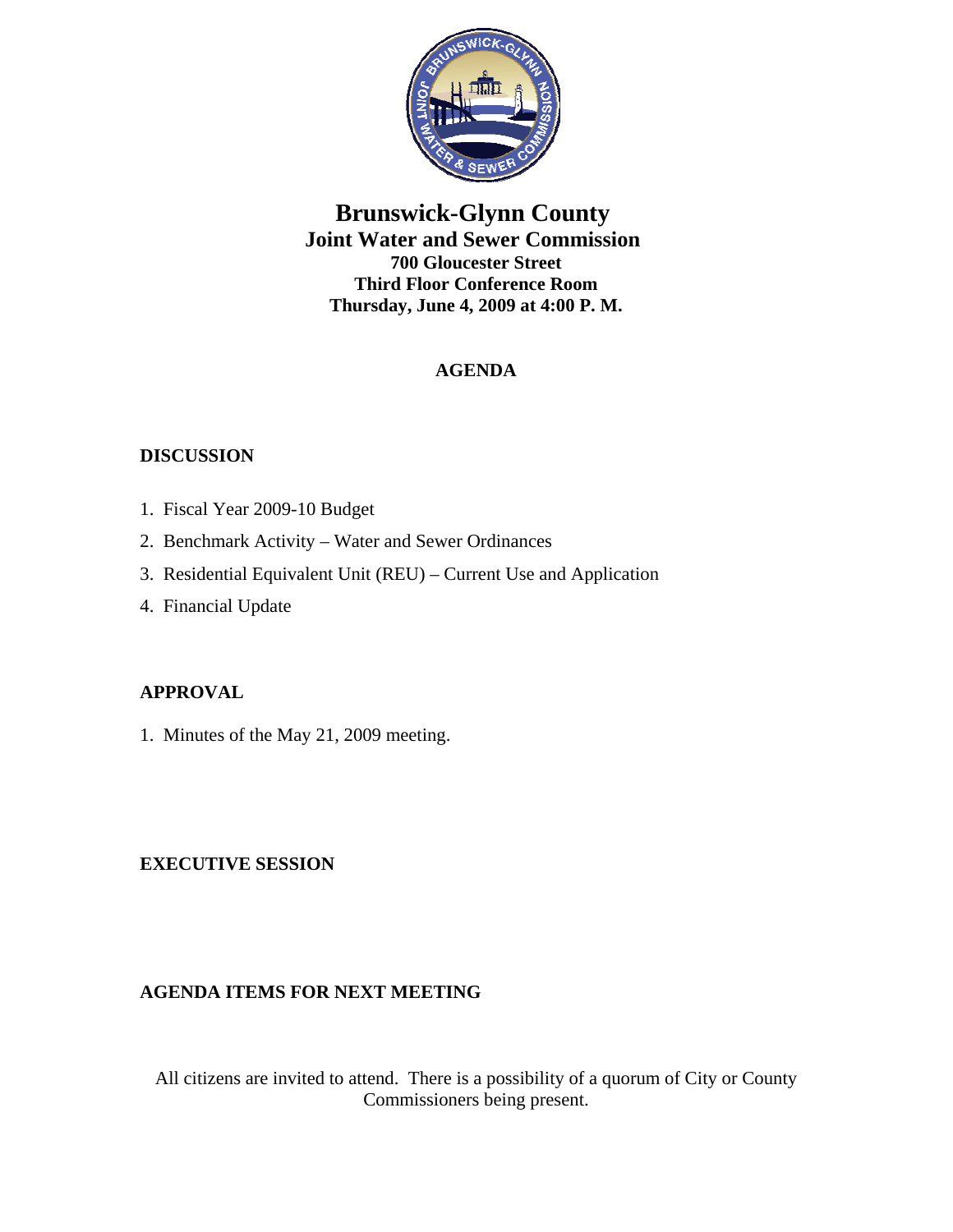

# **Brunswick-Glynn County Joint Water and Sewer Commission 700 Gloucester Street Third Floor Conference Room Thursday, June 4, 2009 at 4:00 P. M.**

## **MINUTES**

- PRESENT: Tony Sammons, Chairman Tony Thaw, County Commissioner Tom Sublett, County Commissioner Bryan Thompson, City Commissioner James Brooks, City Commissioner
- STAFF PRESENT: Keith Morgan, JWSC Director John Donaghy, JWSC Finance Director Desiree Watson, JWSC Attorney Barbara Rogers, JWSC Morris Baisden, United Water

Chairman Sammons called the meeting to order and provided the invocation.

## **DISCUSSION**

#### Point of Privilege

Chairman Sammons requested that Item #4 under Discussion be moved to the first item for discussion.

#### 1. Financial Update

Mr. John Donaghy distributed a breakdown of City and County delinquent receivables and personnel costs for comparable size utilities.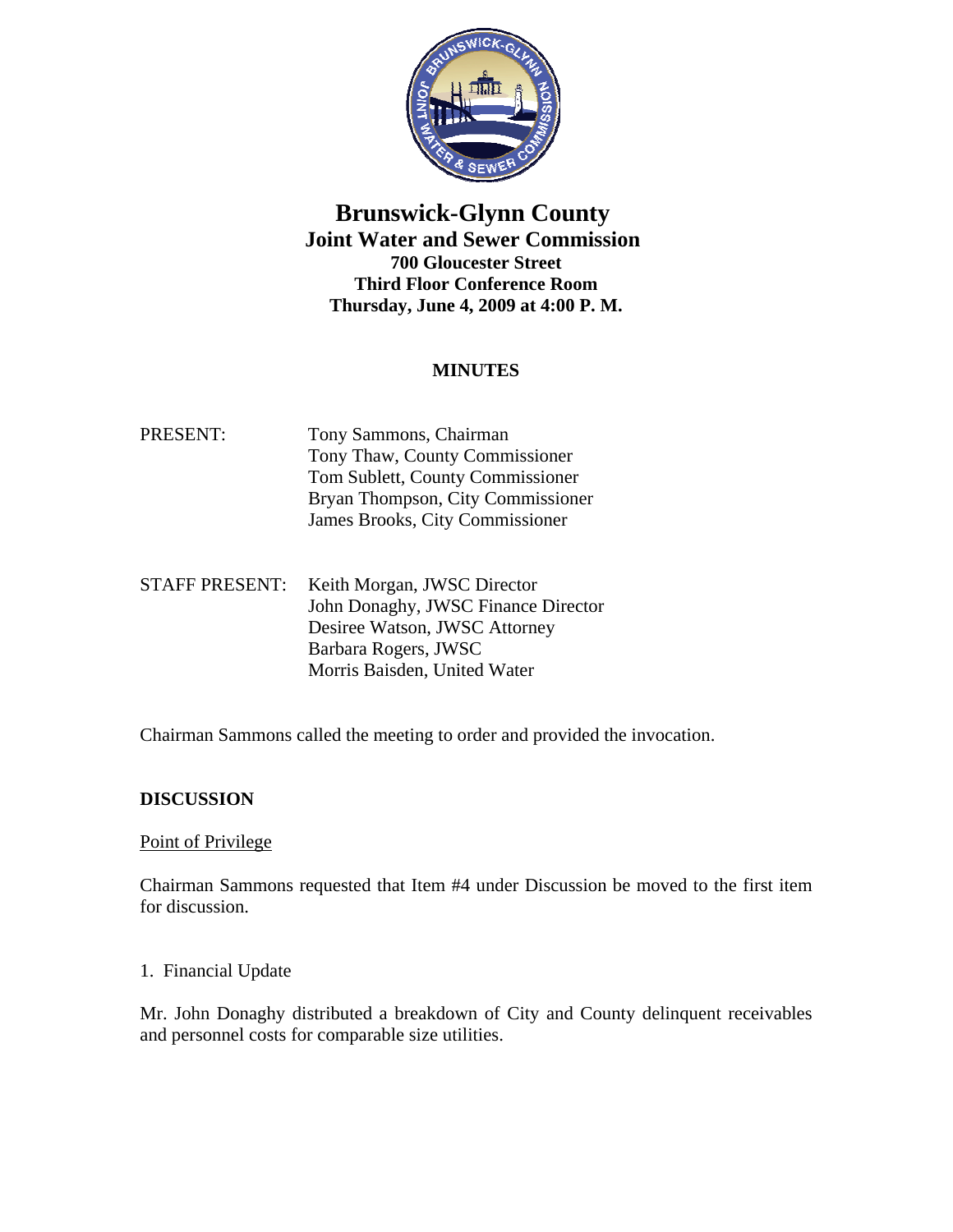Commissioner Thaw made a motion that was seconded by Commissioner Sublett to add staffing/operational cost of comparable size utilities to the ATM contract. Motion approved 4-0.

Mr. Donaghy distributed a memo to Commissioners from David Lucas of Sterne Agee addressing the proposed \$10,000,000 interim construction loan. After a brief discussion, it was decided to ask Mr. Lucas to proceed and bring back the proposal for approval at the next meeting.

Commissioner Thompson made a motion that was seconded by Commissioner Sublett to send the update to Glynn County. Motion approved 4-0.

*(One Commissioner absent during voting).* 

### 2. Fiscal Year 2009-10 Budget

Mr. Morgan distributed a JWSC FY 2009/2010 Draft Budget along with copies of the City and County financial analyses. Mr. Morgan requested the Commission's guidance on how they wished him to proceed. Mrs. Desiree Watson reminded the Commission that the Operational Agreement requires adoption of the budget no later than June 30, 2009. Mr. Morgan stated that no comments have been received from either the City or County on the draft budget presented to them.

## 3. Benchmark Activity – Water and Sewer Ordinances

Mr. Morgan distributed draft copies of the proposed Water and Sewer Ordinances and rate resolutions for both the City and County. Mr. Morgan requested, subject to their review, comments and potential changes that at the JWSC's next meeting of June 18, 2009, the proposed Water and Sewer ordinances be approved for presentation to each respective government.

## 4. Residential Equivalent Unit (REU) – Current Use and Application

 Mr. Morgan distributed a memorandum and spread sheet representing a sample of the disproportionate allocation of costs within the Glynn County service districts. Mr. Morgan stated that at the June 18, 2009 meeting he would be asking the Commission to approve implementing the changes. The implementation would be conducted through customer notification and education of those affected accounts. Mr. Morgan was directed to have staff develop a plan to implement the necessary changes.